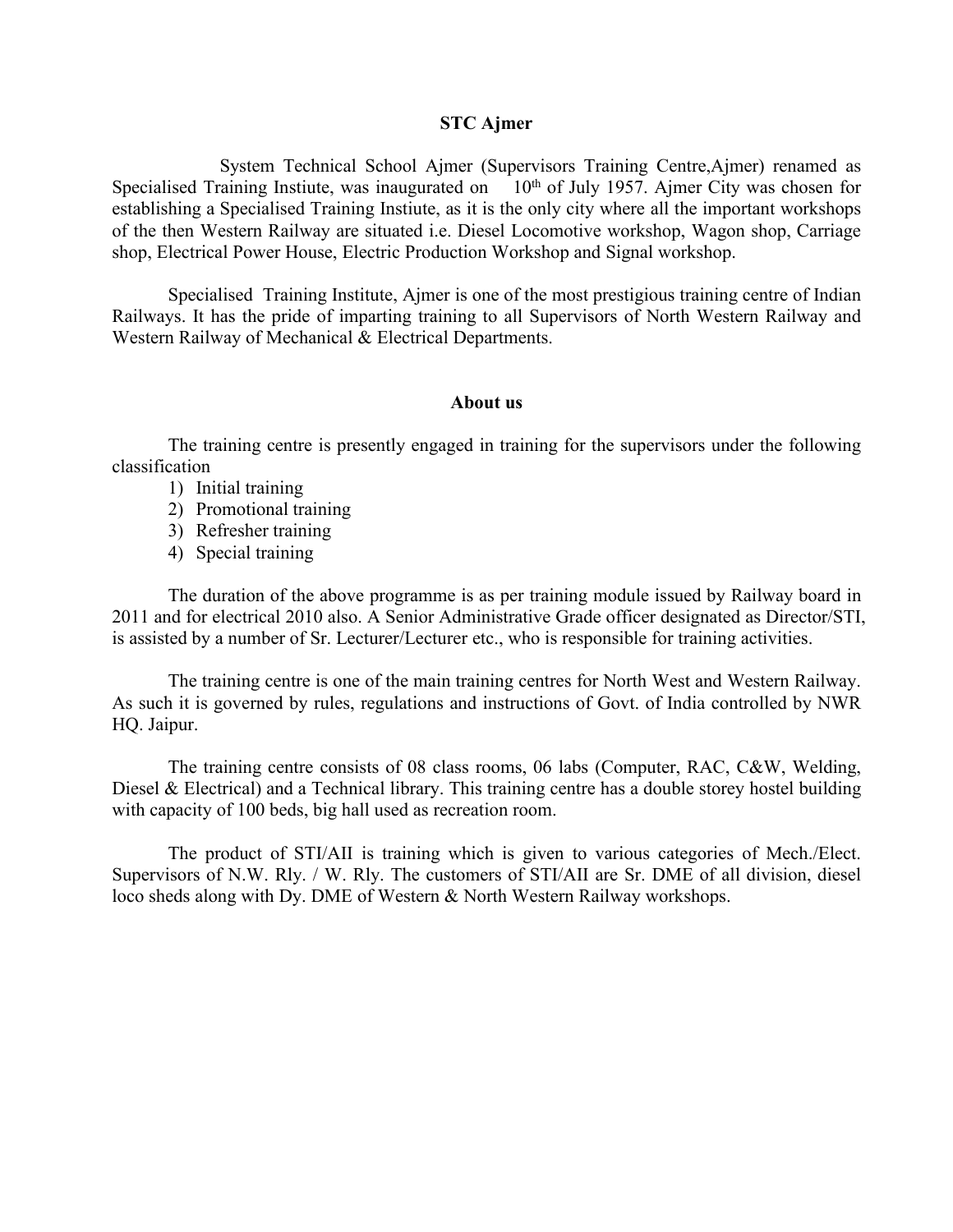#### **AIMS**

Our country has a tremendous scope for continuous growth in the field of Railway Transportation that too with the positive competition with road transportation. Hence technology up-gradation, improved productivity, enhanced safety etc. are the keys to take over the challenge of growth in the true sprit. The training is the only mode which can prepare the newly inducted railway supervisors for making them a positive asset to the organization.

- More over the refresher courses are meant for updating the knowledge of the supervisors representing the middle management as per the latest technical instructions from R.D.S.O. and Railway Board from time to time. The supervisors can even have an idea that why and on what ground the instructions have been issued to enable them to implement the same in the field in the best of its sprit.
- Further the field units are having their own needs for imparting training in various fields like Welding Technology, Supervisors Development Programme, Computer know how, Internal Quality Audit Course plan for ISO as well as pre-selection training of the reserved candidates appearing in LDCE examination.

#### **OUR OBJECTIVES**

The main objectives of Specialised Training Institute, Ajmer is to upgrade the  $-$ 

- A) Knowledge, skill and positive attitude as per the need of Railway Organization
- B) To upgrade and refresh the supervisors with latest development in C&W DSL and maintenance.
- C) To promote safety consciousness, professional competency.
- D) To development quality skill in day to day working.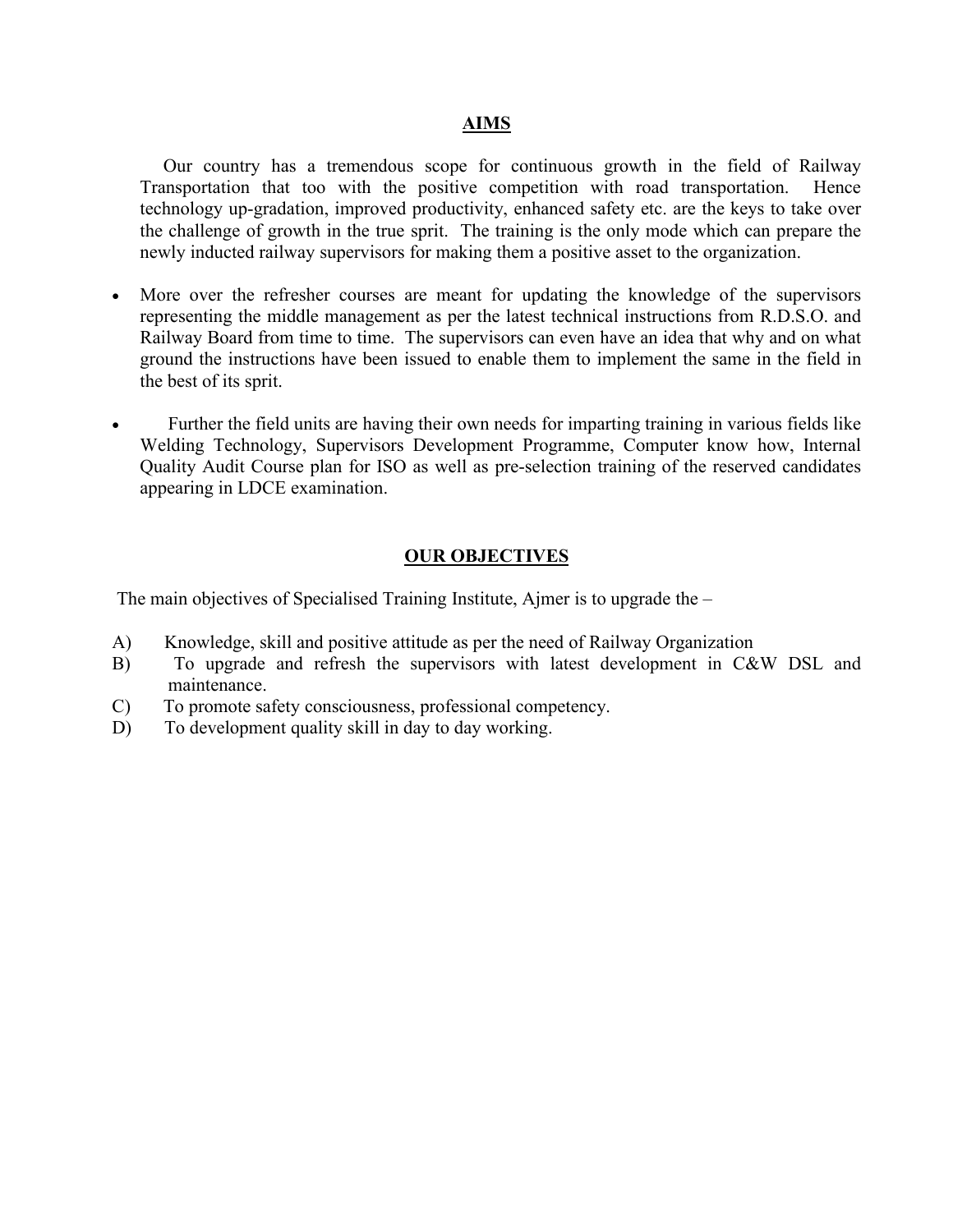| <b>Name of Faculty</b> | Desig.        | Date of                  | Qualification                                                                            | <b>Subjects being taught</b>                                                                                 | Specialization                      |
|------------------------|---------------|--------------------------|------------------------------------------------------------------------------------------|--------------------------------------------------------------------------------------------------------------|-------------------------------------|
| (S/Shri)               |               | Joining at<br><b>STI</b> |                                                                                          |                                                                                                              |                                     |
| N.S. Patiyal           | Director      | 13.09.19                 | Degree in Mech. Engg.,                                                                   | Management Topic, APAR,<br><b>SOP</b>                                                                        |                                     |
| Mahesh Kumar<br>Sharma | Sr.Instructor | 03.12.15                 | Dip in Mech Engg.                                                                        | ROMD,<br>Accounts,<br>Supervisors<br>Skill,<br>Material<br>Science                                           | IMS, Ethics in public<br>governance |
| Prakash Kewalramani    | Sr.Instructor | 10.07.15                 | MIE (Mech. Engg.), Dip.in<br>Management, Advance Dip. In<br>Mgt., Dip .in Marketing Mgt. | Heat Engine & Thermo<br>dynamics, Diesel Loco<br>Theory, Managerial skill                                    | Diesel Loco, Heat<br>Engine         |
| Prince Yadav           | Sr.Instructor | 15.11.19                 | BE in Mech. Engg.,                                                                       | Welding,<br>Hydraulic,<br>Coaching, Wagon                                                                    | Welding                             |
| Laxmikant Sethi        | Sr.Instructor | 15.11.19                 | BE in Mech. Engg.,                                                                       | TOM, Engineering Material<br>(Electrical), Safety and First<br>Aid, Applied<br>Mechanics,<br>Workshop Theory | Work study                          |
| Narendra Singh         | Sr.Instructor | 09.11.19                 | BE in Mech. Engg., MBA                                                                   | Electrical Engineering & Train<br>lightining, Electrical<br>engineering all subject to JE<br>(electrical)    |                                     |
| Abhishek Kumar         | Sr.Instructor | 10.01.20                 | BE in Mech. Engg.,                                                                       | ROM, Computer,<br>Wagon,<br>Tech. English                                                                    | Computer                            |
| Harshvardhan           | Sr.Instructor | 01.11.21                 | Dip in Mech Engg.,<br>AMIE (Sec. $A & B$ )                                               | SOM, Industrial Engineering,<br>WorkshopTheory.                                                              |                                     |
| Deepesh K. Mourya      | Sr.Instructor | 01.11.21                 | BE in Mech. Engg.,                                                                       | Mfg.Process, Drawing,<br>Machine Design and Drawing                                                          |                                     |
| Rahul Srivastava       | Sr.Instructor | 29.11.21                 | BE in Mech. Engg.,<br>PGDM (Operations)                                                  | Tender<br>Contract,<br>Store,<br>Disaster,<br>Accident<br>and<br>Coaching,                                   |                                     |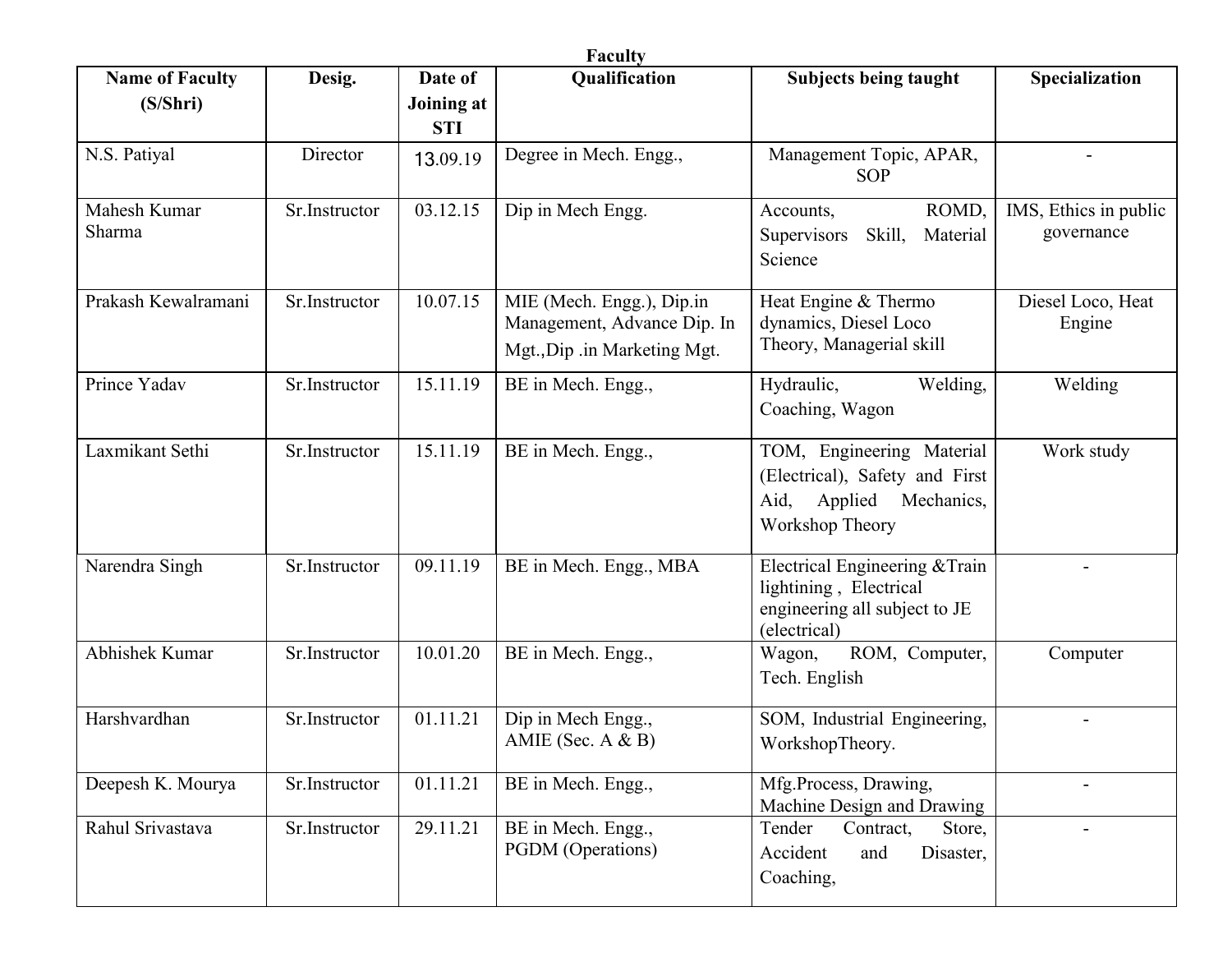# **CONTACT US**

# **IMPORTANT TELEPHONE NUMBERS**

# **E-mail ID: pstc@aii.railnet.gov.in**

|                                                                 | Railway                                                      |    | <b>DOT</b>   |  | <b>Mobile</b> |
|-----------------------------------------------------------------|--------------------------------------------------------------|----|--------------|--|---------------|
| Desig/Location                                                  | <b>Office</b><br><b>Office</b><br>Res.<br>Res.<br>(TELE-FAX) |    | CUG          |  |               |
| <b>Director</b><br>N.S.Patiyal                                  | 096-44550                                                    | -- | 0145-2429498 |  | 9001196582    |
| <b>Chief Instructor</b><br><b>Mahesh Kumar</b><br><b>Sharma</b> | 096-44552                                                    | -- |              |  | 9001194521    |
| <b>STC Office</b>                                               | 096-44554                                                    | -- |              |  | --            |
| <b>Hostel</b>                                                   | 096-44556                                                    | -- |              |  | --            |

# **MAILING ADDRESS:**

**SPECIALISED TRAINING INSTITUTE, MALL ROAD, OPPOSITE DRM OFFICE, NORTH WESTERN RAILWAY, AJMER, RAJASTHAN PIN-305001**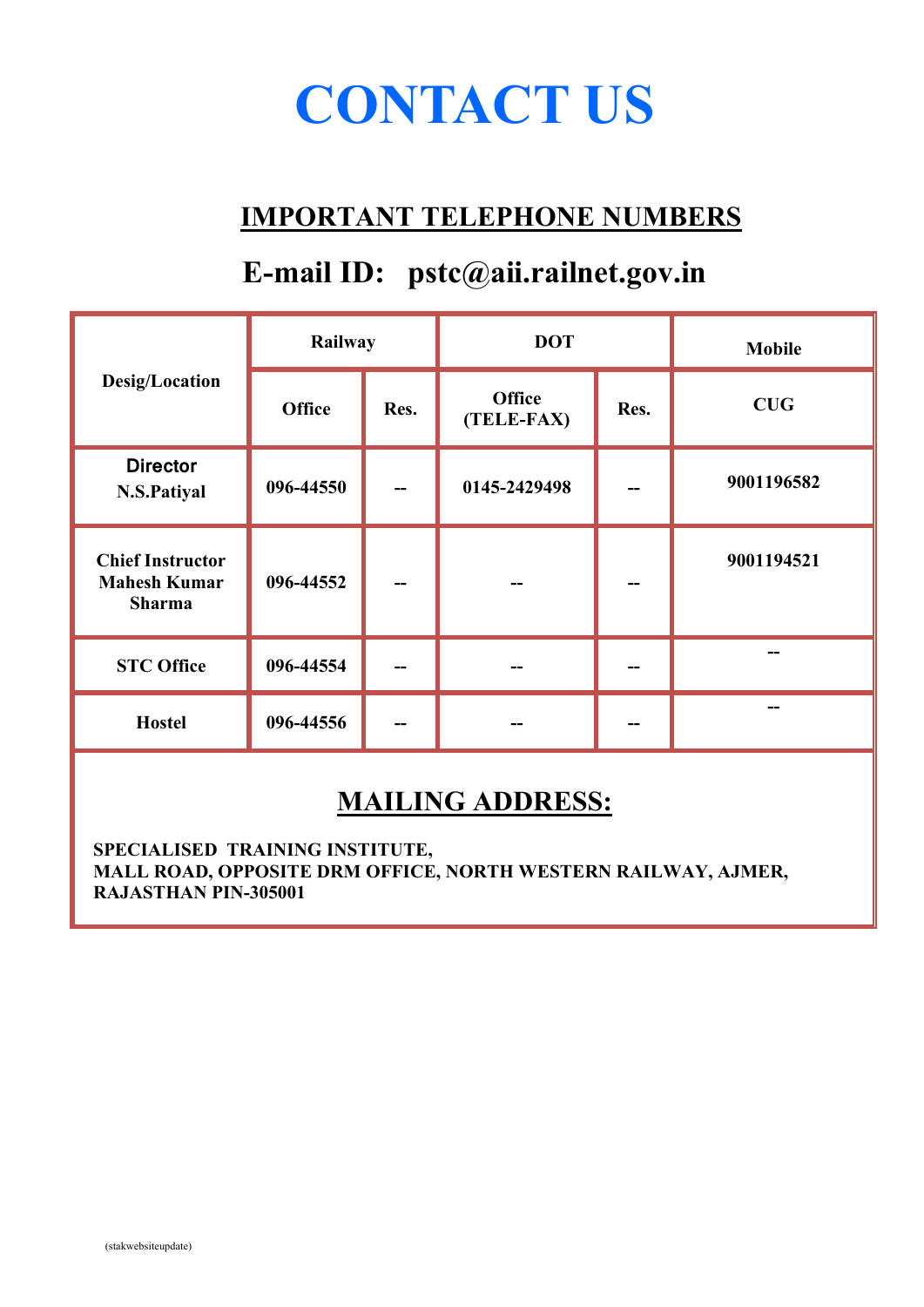# **SPECIALISED TRAINING INSTITUTE, AJMER N.W.R. TRAINING CALENDAR – JE (MECH. & ELECT.) (2021 –2022)**

#### **MJR (C&W, DSL-RRB)**

#### **Duration – 24 Weeks**

| S<br>No. | <b>I Session 08 weeks</b><br><b>Batch</b><br>No. |          |                |             | <b>II Session 08 weeks</b> | III session 08 weeks |                |  |
|----------|--------------------------------------------------|----------|----------------|-------------|----------------------------|----------------------|----------------|--|
|          |                                                  | From     | T <sub>0</sub> | <b>From</b> | T <sub>0</sub>             | From                 | T <sub>0</sub> |  |
|          | A                                                | 19/07/21 | 11/09/21       | 27/09/21    | 20/11/21                   | 06/12/21             | 29/01/22       |  |
| 2        | B                                                | 06/12/21 | 29/01/22       | 14/02/22    | 09/04/22                   | 25/04/22             | 18/06/22       |  |

#### **MJR (Workshop- RRB)**

#### **Duration – 20 Weeks**

| S<br>No.     | <b>Batch</b><br>No. |                | <b>I</b> Session 08 weeks |                | II Session 07 weeks |                | <b>III</b> session 05 weeks |  |  |
|--------------|---------------------|----------------|---------------------------|----------------|---------------------|----------------|-----------------------------|--|--|
|              | From                | T <sub>0</sub> | <b>From</b>               | T <sub>o</sub> | From                | T <sub>0</sub> |                             |  |  |
|              | A                   | 19/07/21       | 11/09/21                  | 04/10/21       | 20/11/21            | 27/12/21       | 29/01/22                    |  |  |
| $\mathbf{2}$ | B                   | 06/12/21       | 29/01/22                  | 21/02/22       | 09/04/22            | 16/05/22       | 18/06/22                    |  |  |
|              |                     |                |                           |                |                     |                |                             |  |  |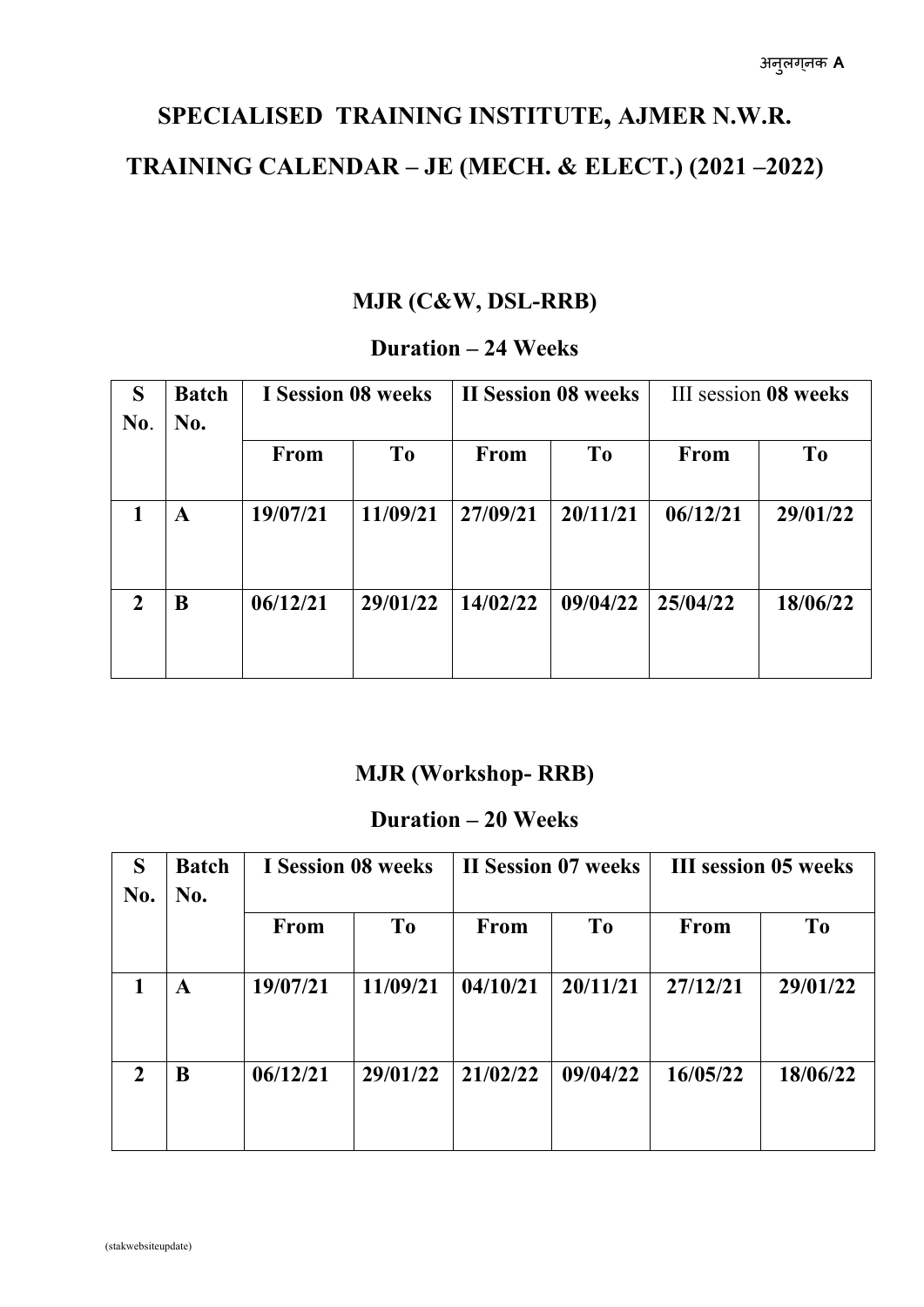#### **MJI (C&W, DSL- Intermediate) (Revised)**

| S<br>No.       | <b>Batch</b><br>No. | I Session 13 weeks |                | <b>II Session 10 weeks</b> |                | <b>III</b> session 10 weeks |                | IV session 08 weeks |                |
|----------------|---------------------|--------------------|----------------|----------------------------|----------------|-----------------------------|----------------|---------------------|----------------|
|                |                     | From               | T <sub>0</sub> | <b>From</b>                | T <sub>o</sub> | <b>From</b>                 | T <sub>0</sub> | <b>From</b>         | T <sub>0</sub> |
|                | A                   | 16/08/21           | 13/11/21       | 22/11/21                   | 29/01/22       | 28/02/22                    | 07/05/22       | 16/05/22            | 09/07/22       |
| $\overline{2}$ | B                   | 20/12/21           | 19/03/22       | 28/03/22                   | 04/06/22       | 04/07/22                    | 10/09/22       | 19/09/22            | 12/11/22       |

#### **Duration – 41 Weeks**

#### **MJI (Workshop- Intermediate) (Revised)**

#### **Duration – 36 Weeks**

| S<br>No. | <b>Batch</b><br>N <sub>0</sub> |          | I Session 13 weeks |             | II Session 11 weeks |             | <b>III</b> session 12 weeks |  |  |
|----------|--------------------------------|----------|--------------------|-------------|---------------------|-------------|-----------------------------|--|--|
|          |                                | From     | T <sub>0</sub>     | <b>From</b> | <b>To</b>           | <b>From</b> | T <sub>0</sub>              |  |  |
|          | A                              | 16/08/21 | 13/11/21           | 15/11/21    | 29/01/22            | 14/02/22    | 07/05/22                    |  |  |
| 2        | B                              | 20/12/21 | 19/03/22           | 21/03/22    | 04/06/22            | 20/06/22    | 10/09/22                    |  |  |

#### **MJP (C&W, DSL, Workshop - Promotional) Duration – 08 Weeks**

| O   | <b>Batch</b>     |             | <b>I</b> Session 08 weeks |
|-----|------------------|-------------|---------------------------|
| No. | $\mathbf{N_0}$ . | <b>From</b> | To                        |
|     |                  | 17/05/21    | 10/07/21                  |
|     |                  | 02/08/21    | 25/09/21                  |
|     |                  | 24/01/22    | 19/03/22                  |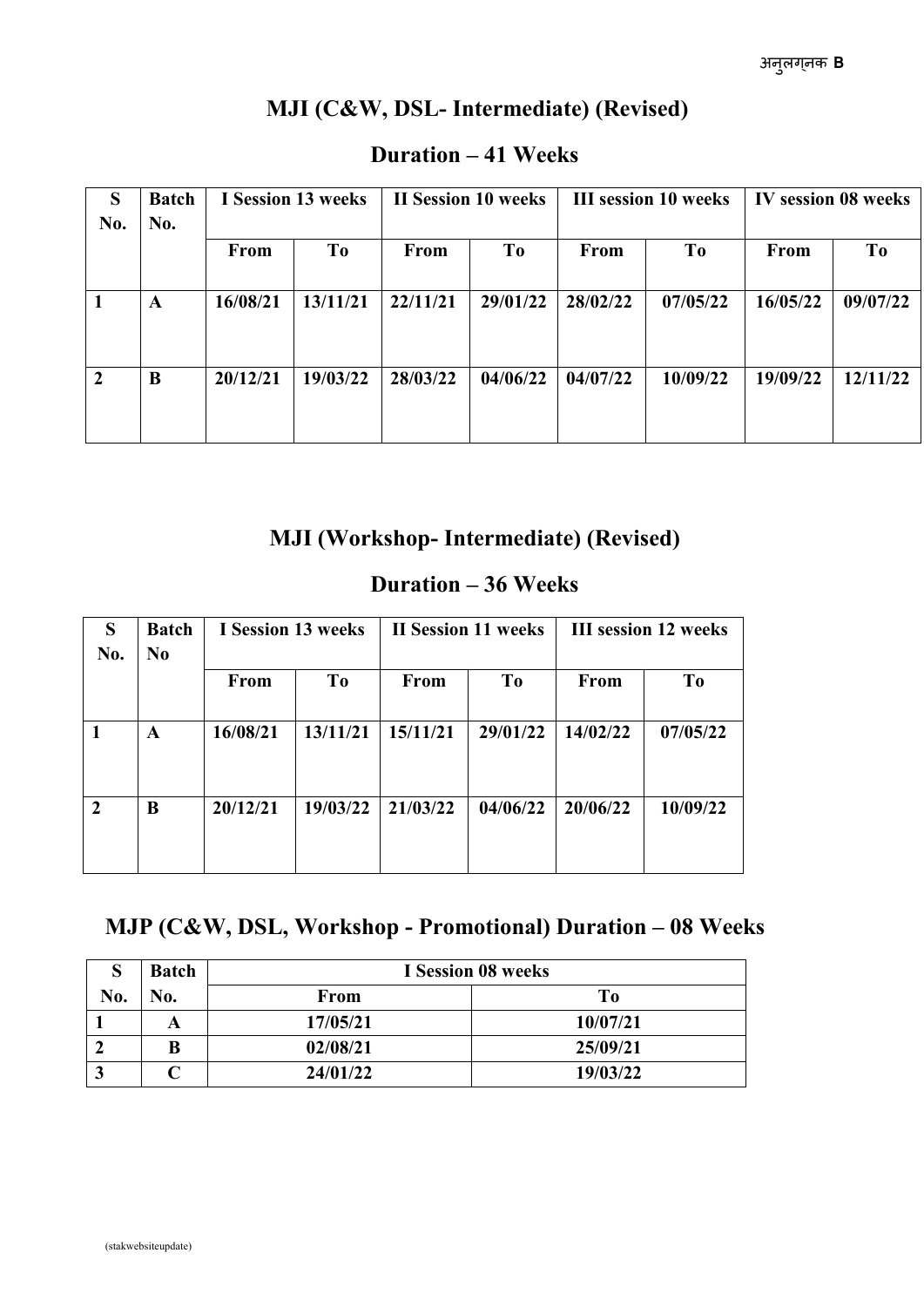# **Refresher (C&W, DSL, Workshop) (On line)**

#### **Duration – 03 Weeks**

| S<br>N <sub>0</sub>     | <b>Batch</b> | <b>Month</b>       | <b>Session 03 Weeks</b> |          |  |
|-------------------------|--------------|--------------------|-------------------------|----------|--|
|                         | No.          |                    | From                    | To       |  |
| 1                       | $\mathbf{A}$ | April 2021         | 05/04/21                | 26/04/21 |  |
| $\overline{2}$          | $\bf{B}$     | <b>June 2021</b>   | 07/06/21                | 26/06/21 |  |
| 3                       | $\mathbf C$  | <b>August 2021</b> | 02/08/21                | 21/08/21 |  |
| $\overline{\mathbf{4}}$ | D            | October 2021       | 04/10/21                | 23/10/21 |  |
| 5                       | $\bf{E}$     | December 2021      | 06/12/21                | 24/12/21 |  |
| 6                       | $\mathbf F$  | February 2022      | 07/02/22                | 26/02/22 |  |
|                         |              |                    |                         |          |  |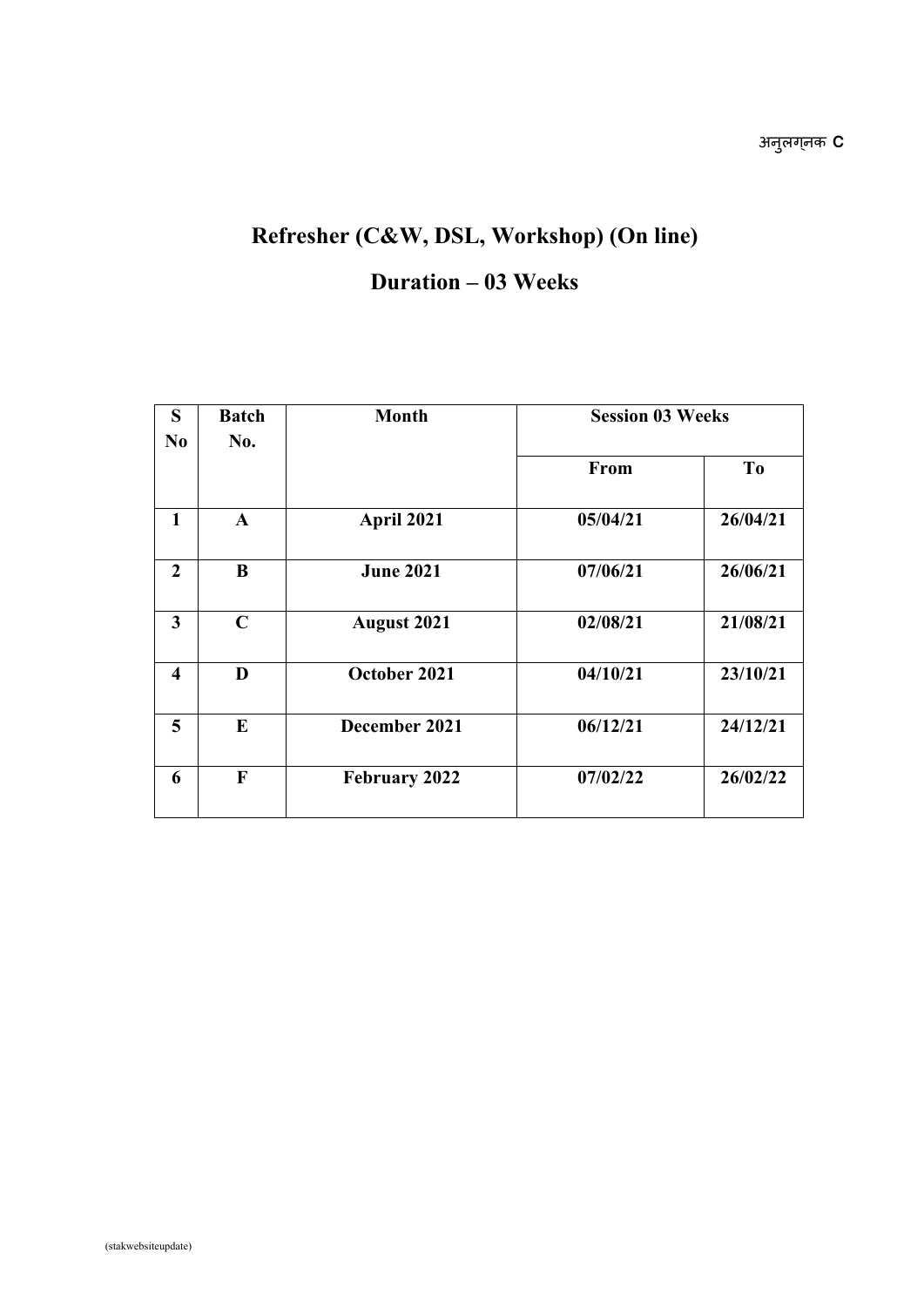### **JE (E) (RRB/Intermediate)**

#### **Duration – 21 Weeks (Revised) Only for GS & TL/AC Discipline**

| S<br>No.       | <b>Batch No.</b> | I Session – 13 Weeks |                |          | <b>II Session – 08 Weeks</b> |
|----------------|------------------|----------------------|----------------|----------|------------------------------|
|                |                  | From                 | T <sub>0</sub> | From     | T <sub>0</sub>               |
|                | $\mathbf A$      | 26/07/21             | 23/10/21       | 15/11/21 | 08/01/22                     |
| $\overline{2}$ | B                | 03/01/22             | 02/04/22       | 25/04/22 | 18/06/22                     |

### **JE (E) (Promotional)**

### **Duration – 09 Weeks (Revised)**

| S<br>No.       | <b>Batch No.</b> |          | I Session - 09 Weeks |
|----------------|------------------|----------|----------------------|
|                |                  | From     | T <sub>0</sub>       |
| 1              | $\mathbf A$      | 02/08/21 | 02/10/21             |
| $\overline{2}$ | Addl.            | 04.10.21 | 04.12.21             |
| 3              | $\bf{B}$         | 03/01/22 | 05/03/22             |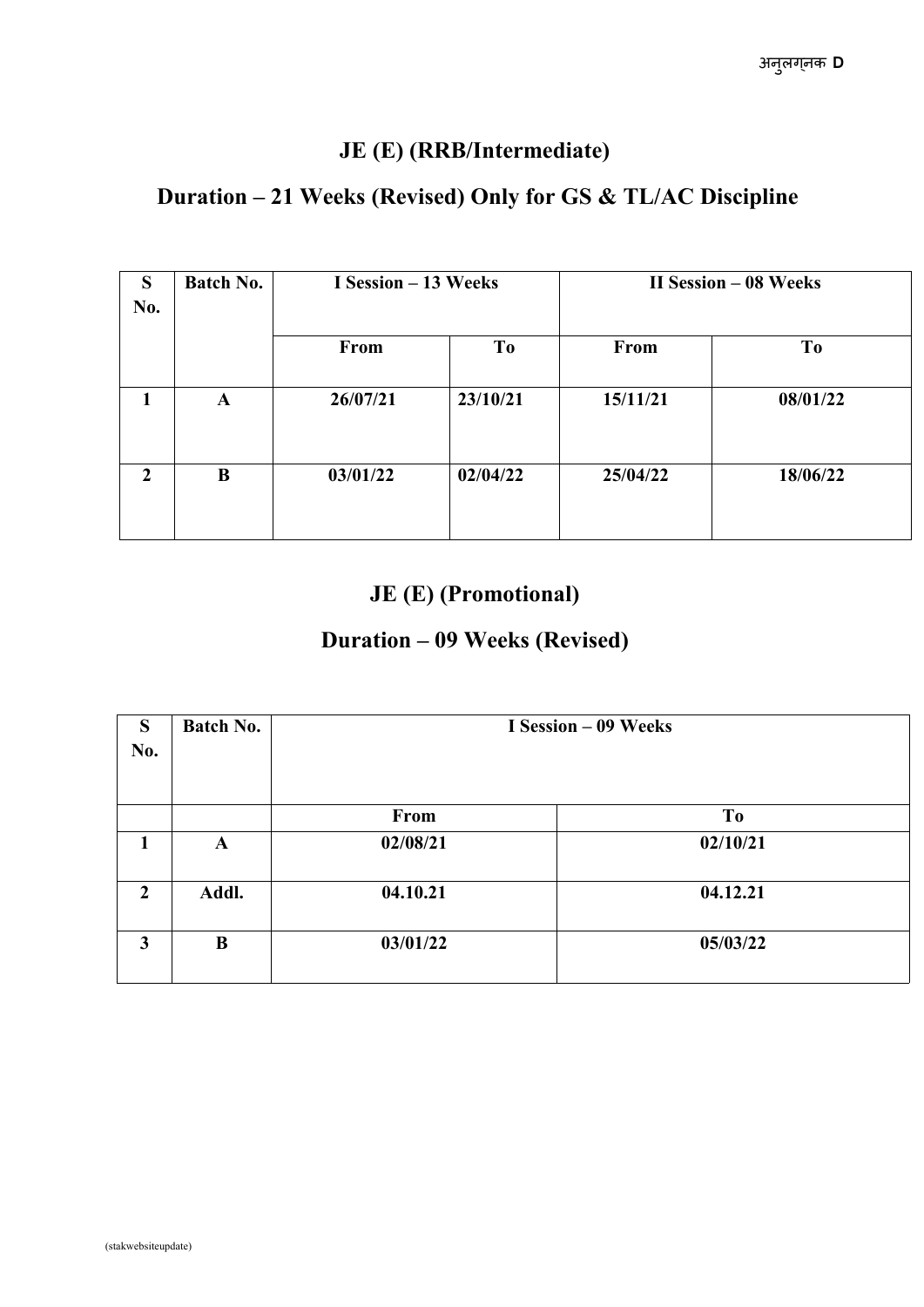#### **SPECIALISED TRAINING INSTITUTE, AJMER N.W.R.**

#### **TRAINING CALENDAR – JE (MECH.& ELECT.) (2022 –2023)**

#### **MJR Courses (C&W, DSL-RRB)**

| $\mathsf{S}$<br>No.     | <b>Batch</b><br>No. | <b>I Session 08 weeks</b> |          |          | <b>Il Session 08 weeks</b> | III session 08 weeks |          |
|-------------------------|---------------------|---------------------------|----------|----------|----------------------------|----------------------|----------|
|                         |                     | From                      | To       | From     | To                         | From                 | To       |
| $\mathbf{1}$            | $\mathbf{A}$        | 04/04/22                  | 28/05/22 | 13/06/22 | 06/08/22                   | 22/08/22             | 15/10/22 |
| $\overline{2}$          | $\pmb B$            | 01/08/22                  | 24/09/22 | 10/10/22 | 03/12/22                   | 19/12/22             | 11/02/23 |
| $\overline{\mathbf{3}}$ | $\mathbf C$         | 05/12/22                  | 28/01/23 | 13/02/23 | 08/04/23                   | 24/04/23             | 17/06/23 |

#### **Duration –24 Weeks**

#### **MJR Courses (Workshop- RRB)**

#### **Duration –20 Weeks**

| S<br>No.                | <b>Batch</b><br>No. | <b>I Session 08 weeks</b> |          |          | <b>Il Session 07 weeks</b> |          | <b>III session 05 weeks</b> |  |  |
|-------------------------|---------------------|---------------------------|----------|----------|----------------------------|----------|-----------------------------|--|--|
|                         |                     | From                      | To       | From     | To                         | From     | To                          |  |  |
| 1                       | A                   | 04/04/22                  | 28/05/22 | 20/06/22 | 06/08/22                   | 12/09/22 | 15/10/22                    |  |  |
| $\mathbf{2}$            | B                   | 01/08/22                  | 24/09/22 | 17/10/22 | 03/12/22                   | 09/01/23 | 11/02/23                    |  |  |
| $\overline{\mathbf{3}}$ | $\mathbf c$         | 05/12/22                  | 28/01/23 | 20/02/23 | 08/04/23                   | 15/05/23 | 17/06/23                    |  |  |
|                         |                     |                           |          |          |                            |          |                             |  |  |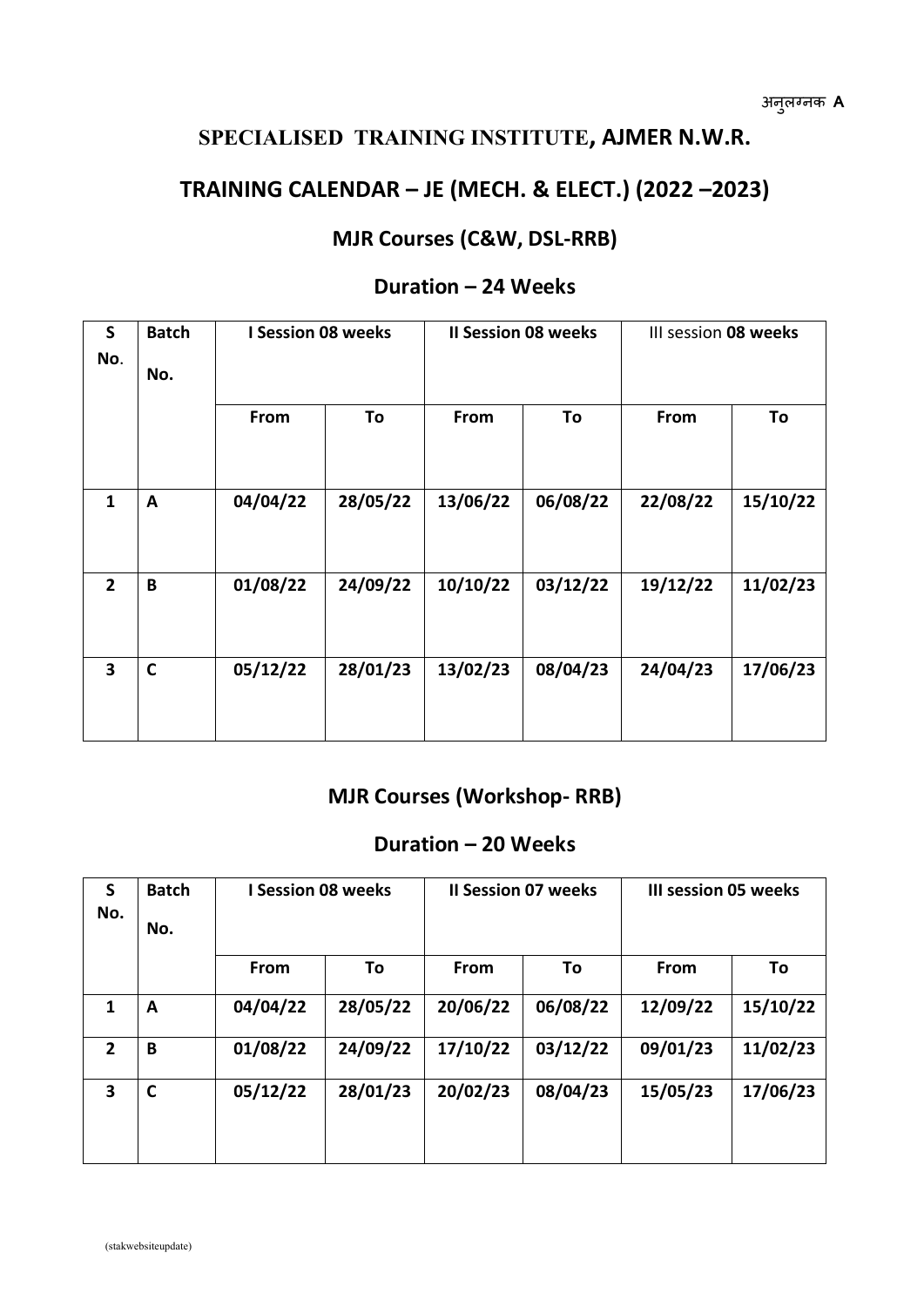### **MJI Courses (C&W, DSL- Intermediate)**

| S No.                   | <b>Batch</b><br>No. | I Session 13 weeks |          | <b>Il Session 10 weeks</b> |          | III session 10 weeks |          |          | <b>IV session 08 weeks</b> |  |
|-------------------------|---------------------|--------------------|----------|----------------------------|----------|----------------------|----------|----------|----------------------------|--|
|                         |                     | From               | To       | From                       | To       | From                 | To       | From     | To                         |  |
| $\mathbf{1}$            | $\mathbf{A}$        | 11/04/22           | 09/07/22 | 25/07/22                   | 01/10/22 | 27/10/22             | 31/12/22 | 09/01/23 | 04/03/23                   |  |
| $\overline{2}$          | B                   | 08/08/22           | 05/11/22 | 21/11/22                   | 28/01/23 | 20/02/23             | 29/04/23 | 08/05/23 | 01/07/23                   |  |
| $\overline{\mathbf{3}}$ | $\mathbf c$         | 05/12/22           | 04/03/23 | 20/03/23                   | 27/05/23 | 19/06/23             | 26/08/23 | 04/09/23 | 28/10/23                   |  |
|                         |                     |                    |          |                            |          |                      |          |          |                            |  |

#### **Duration –41 Weeks**

#### **MJI Courses (Workshop- Intermediate)**

#### **Duration –36 Weeks**

| S No.          | <b>Batch</b><br><b>No</b> | I Session 13 weeks |          | <b>Il Session 11 weeks</b> |          | III session 12 weeks |          |
|----------------|---------------------------|--------------------|----------|----------------------------|----------|----------------------|----------|
|                |                           | From               | To       | From                       | To       | From                 | To       |
| $\mathbf{1}$   | A                         | 11/04/22           | 09/07/22 | 18/07/22                   | 01/10/22 | 10/10/22             | 31/12/22 |
| $\overline{2}$ | $\pmb B$                  | 08/08/22           | 05/11/22 | 14/11/22                   | 28/01/23 | 06/02/23             | 29/04/23 |
| 3              | $\mathbf c$               | 05/12/22           | 04/03/23 | 13/03/23                   | 27/05/23 | 05/06/23             | 26/08/23 |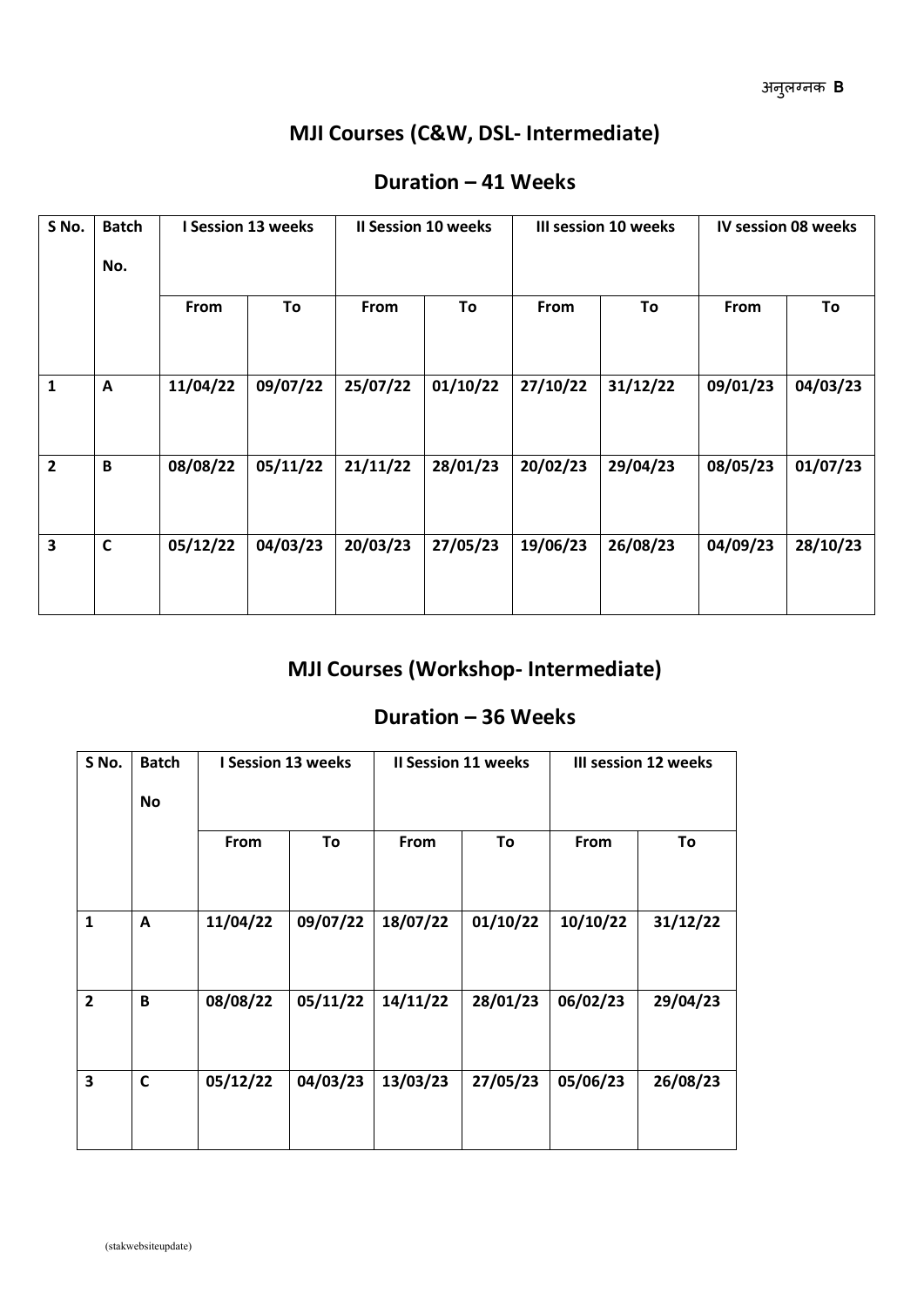# **MJP Courses (C&W, DSL, Workshop - Promotional)**

#### **Duration –08 Weeks**

| S No.                   | <b>Batch</b>              |          | <b>Session 08 weeks</b> |
|-------------------------|---------------------------|----------|-------------------------|
|                         | No.                       |          |                         |
|                         |                           | From     | To                      |
| $\mathbf{1}$            | $\boldsymbol{\mathsf{A}}$ | 18/04/22 | 11/06/22                |
| $\overline{2}$          | $\pmb B$                  | 11/07/22 | 03/09/22                |
| $\overline{\mathbf{3}}$ | $\mathbf c$               | 03/10/22 | 26/11/22                |
| $\overline{\mathbf{4}}$ | D                         | 26/12/22 | 18/02/23                |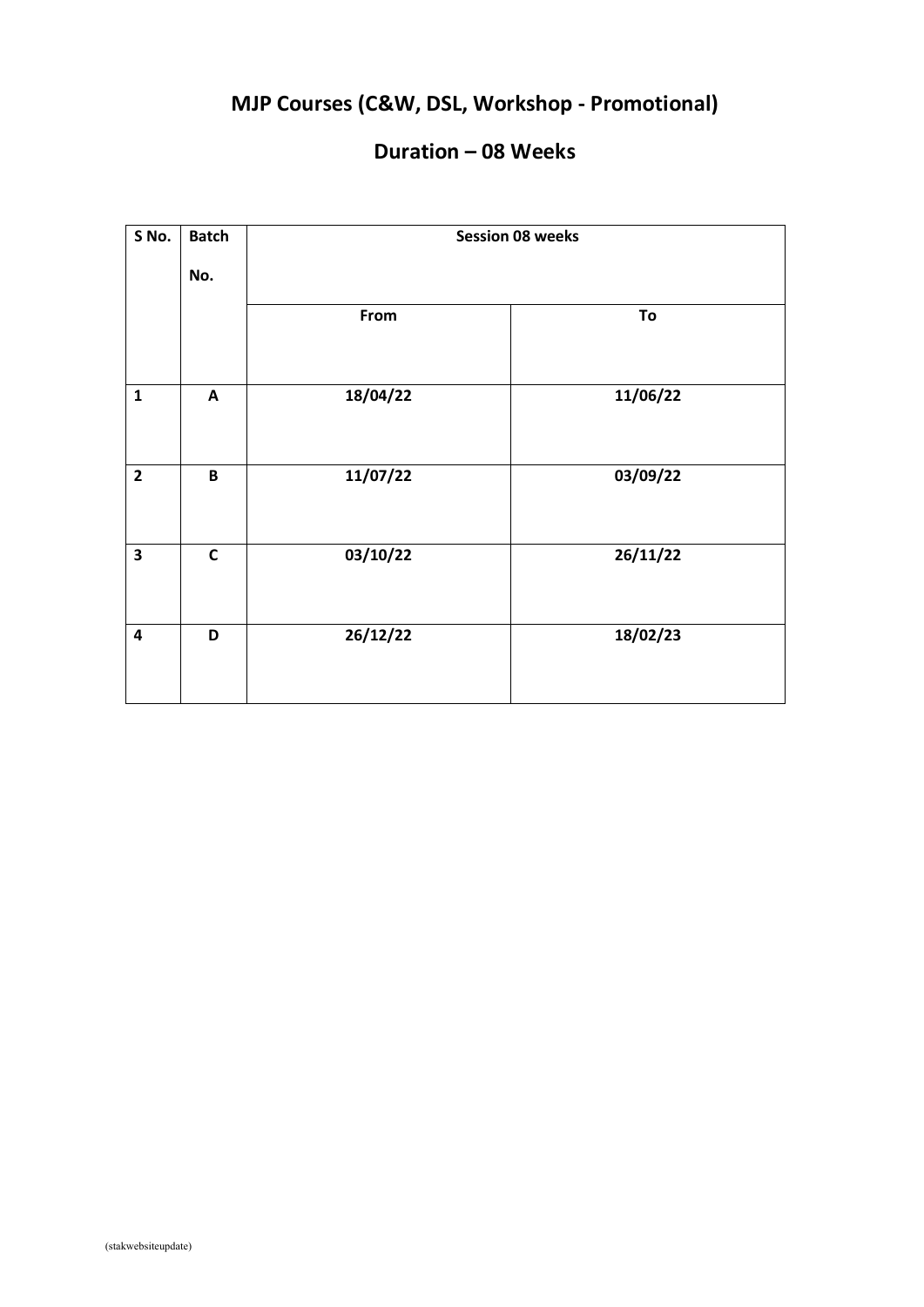### **Refresher Courses (C&W,DSL & Workshop)**

#### **Duration –03 Weeks**

| S              | <b>Batch No.</b><br>Month |                   | <b>Session 03 Weeks</b> |          |  |
|----------------|---------------------------|-------------------|-------------------------|----------|--|
| No             |                           |                   |                         |          |  |
|                |                           |                   | From                    | To       |  |
| 1              | A                         | <b>April 2022</b> | 11/04/22                | 30/04/22 |  |
| $\overline{2}$ | B                         | <b>June 2022</b>  | 06/06/22                | 25/06/22 |  |
| 3              | C                         | August 2022       | 01/08/22                | 20/08/22 |  |
| 4              | D                         | October 2022      | 03/10/22                | 22/10/22 |  |
| 5              | E                         | December 2022     | 05/12/22                | 24/12/22 |  |
| 6              | F                         | February 2023     | 06/02/23                | 25/02/23 |  |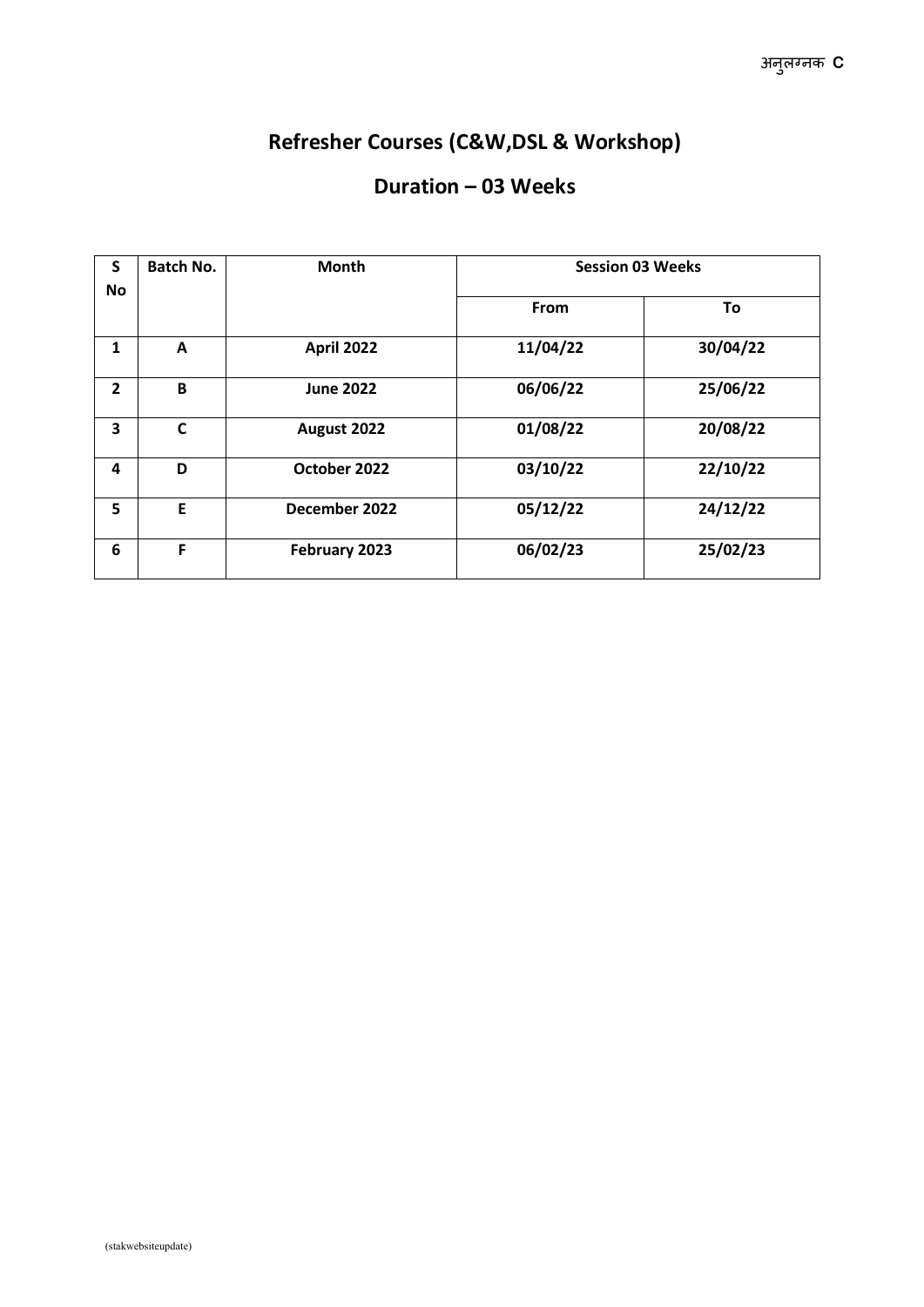#### **Special Courses**

#### **Supervisor Development Programme**

| э | <b>Batch No.</b> | <b>Month</b>     | <b>Session 06 Days</b> |          |
|---|------------------|------------------|------------------------|----------|
|   | No               |                  | <b>From</b>            | To       |
|   | A                | <b>MAY</b>       | 09/05/22               | 14/05/22 |
| 2 | B                | <b>SEPTEMBER</b> | 05/09/22               | 10/09/22 |
| 3 | r<br>⊾           | <b>JANUARY</b>   | 16/01/23               | 21/01/23 |

#### **IT & Computer**

| э<br>No | <b>Batch No.</b> | <b>Month</b>    | <b>Session 06 Days</b> |          |  |
|---------|------------------|-----------------|------------------------|----------|--|
|         |                  |                 | <b>From</b>            | To       |  |
|         | A                | <b>MAY</b>      | 16/05/22               | 21/05/22 |  |
| າ       | B                | <b>NOVEMBER</b> | 14/11/22               | 19/11/22 |  |
| 3       | С                | <b>MARCH</b>    | 13/03/23               | 18/03/23 |  |

### **Disaster Management & Accident Investigation**

| э              | <b>Batch No.</b> | Month            | <b>Session 04 Days</b> |          |
|----------------|------------------|------------------|------------------------|----------|
| No             |                  |                  | <b>From</b>            | To       |
|                | А                | <b>MAY</b>       | 23/05/22               | 26/05/22 |
| $\overline{2}$ | B                | <b>SEPTEMBER</b> | 19/09/22               | 22/09/22 |
| 3              | C                | <b>MARCH</b>     | 27/03/23               | 30/03/23 |

#### **Integrated Management System**

| e  | <b>Batch No.</b> | <b>Month</b>   | <b>Session 04 Days</b> |          |
|----|------------------|----------------|------------------------|----------|
| No |                  |                | <b>From</b>            | Τo       |
|    | A                | <b>JULY</b>    | 04/07/22               | 07/07/22 |
|    | В                | <b>JANUARY</b> | 09/01/23               | 12/01/23 |

### **Welding Proficiency**

| a  | <b>Batch No.</b> | Month        | <b>Session 04 Days</b> |          |
|----|------------------|--------------|------------------------|----------|
| No |                  |              | <b>From</b>            | Τo       |
|    | A                | <b>JULY</b>  | 18/07/22               | 21/07/22 |
|    | в                | <b>MARCH</b> | 20/03/23               | 23/03/23 |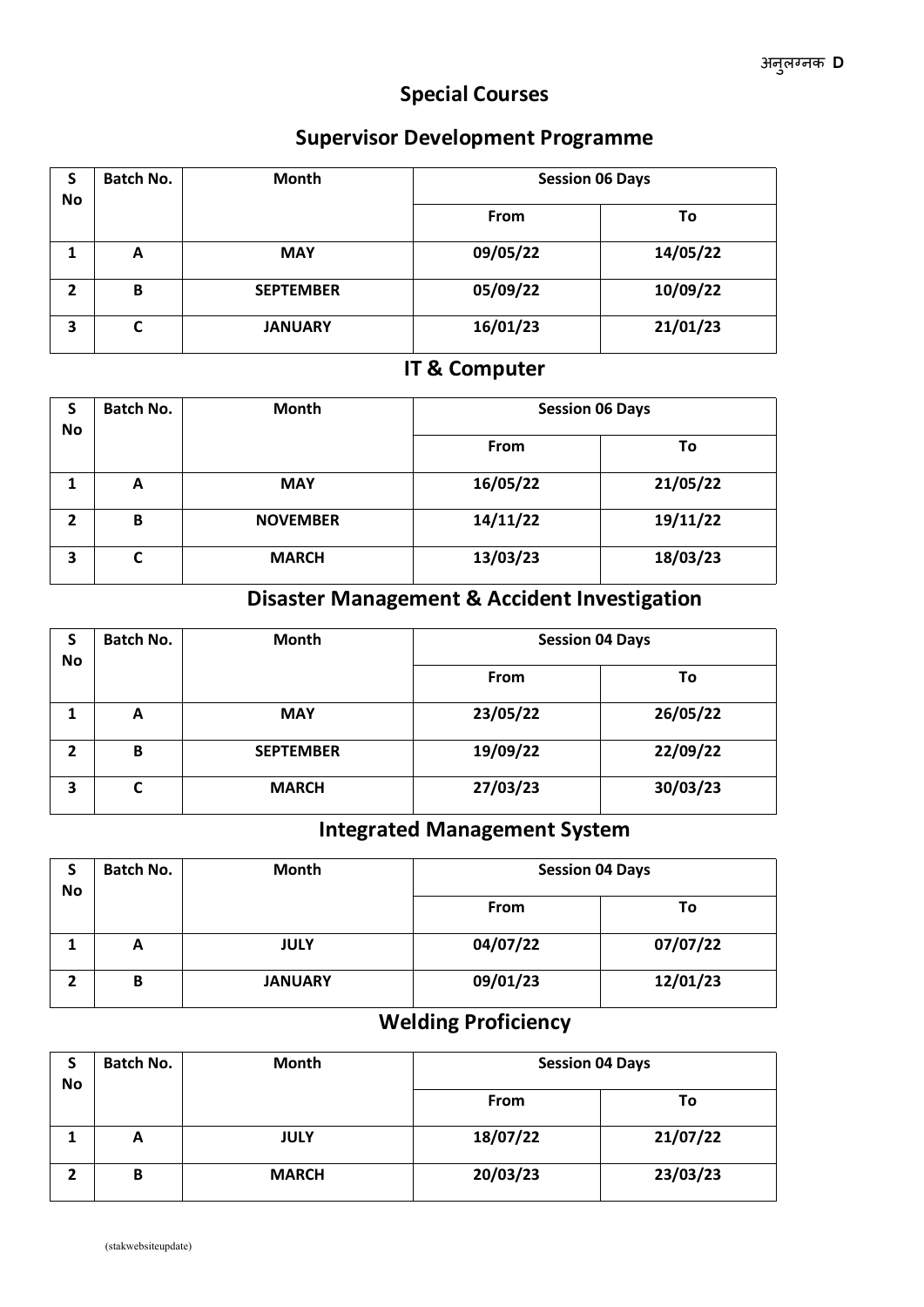#### **JE (E) (RRB)**

#### **Duration – 21 Weeks Only for GS & TL/AC Discipline**

| S No. | <b>Batch</b><br>No. | I Session - 13 Weeks |          |          | II Session - 08 Weeks |
|-------|---------------------|----------------------|----------|----------|-----------------------|
|       |                     | From                 | To       | From     | To                    |
| 1     | A                   | 04/04/22             | 02/07/22 | 25/07/22 | 17/09/22              |
| 2     | $\, {\bf B}$        | 19/09/22             | 17/12/22 | 09/01/23 | 04/03/23              |
|       |                     |                      |          |          |                       |

#### **JE (E) (Intermediate)**

#### **Duration –09 Weeks Only for GS & TL/AC Discipline**

| S No.          | <b>Batch</b> |          | Session - 09 Weeks |
|----------------|--------------|----------|--------------------|
|                | No.          | From     | To                 |
| $\mathbf{1}$   | $\mathbf{A}$ | 04/04/22 | 04/06/22           |
| $\overline{2}$ | B            | 19/09/22 | 19/11//22          |
| 3              | $\mathsf{C}$ | 02/01/23 | 04/03/23           |
|                |              |          |                    |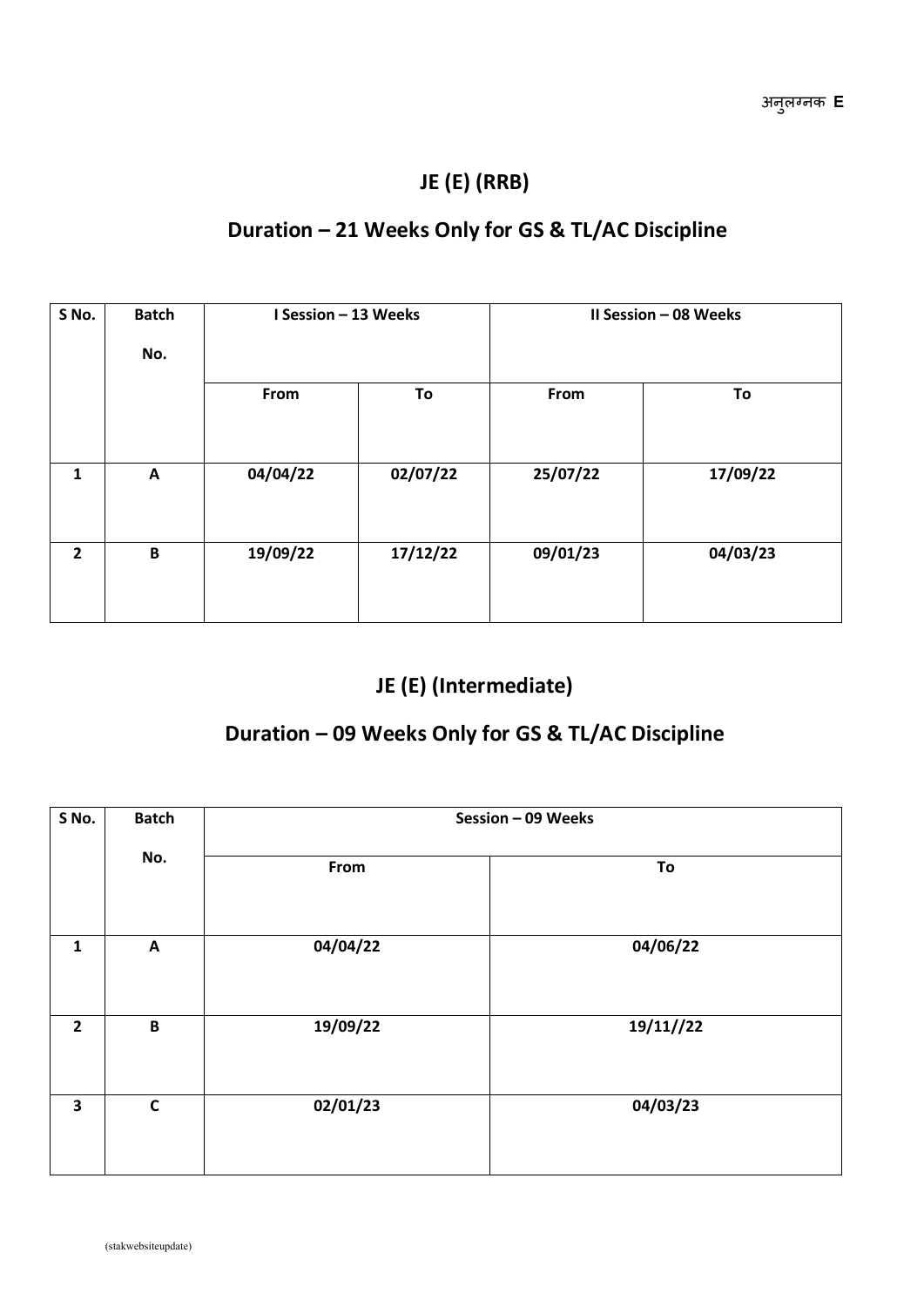# **विशिष पशिशि संसथन, अजमेर मेिर् 2022 के दौरथन होने िथले सथिज् जनक अिकथि**

| क्र सं          | अवकाश                        | दिनांक     | दिन      |
|-----------------|------------------------------|------------|----------|
| 1               | गणतंत्र दिवस                 | 26.01.2022 | बुधवार   |
| $\overline{2}$  | महाशिवरात्रि                 | 01.03.2022 | मंगलवार  |
| $\overline{3}$  | धृलेण्डी/ होली का दूसरा दिन  | 18.03.2022 | शुक्रवार |
| $\overline{4}$  | अम्बेडकर जयन्ती/महावीर जयंती | 14.04.2022 | गुरूवार  |
| $\overline{5}$  | ग्ड फ्राईडे                  | 15.04.2022 | शुक्रवार |
| 6               | ईदु उल फितर                  | 03.05.2022 | मंगलवार  |
| $\overline{7}$  | मोहर्रम                      | 09.08.2022 | मंगलवार  |
| $\overline{8}$  | रक्षा बंधन                   | 11.08.2022 | गुरूवार  |
| $\overline{Q}$  | स्वतंत्रता दिवस              | 15.08.2022 | सोमवार   |
| 10              | श्रीकृष्ण जन्माष्टमी         | 19.08.2022 | शुक्रवार |
| $\overline{11}$ | महात्मा गांधी जयंती          | 02.10.2022 | रविवार   |
| $\overline{12}$ | दीपावली                      | 24.10.2022 | सोमवार   |
| $\overline{13}$ | गोवर्धनपूजा                  | 25.10.2022 | मंगलवार  |
| 14              | भाई दूज                      | 26.10.2022 | बुधवार   |
| $\overline{15}$ | गुरूनानक जयंती               | 08.11.2022 | मंगलवार  |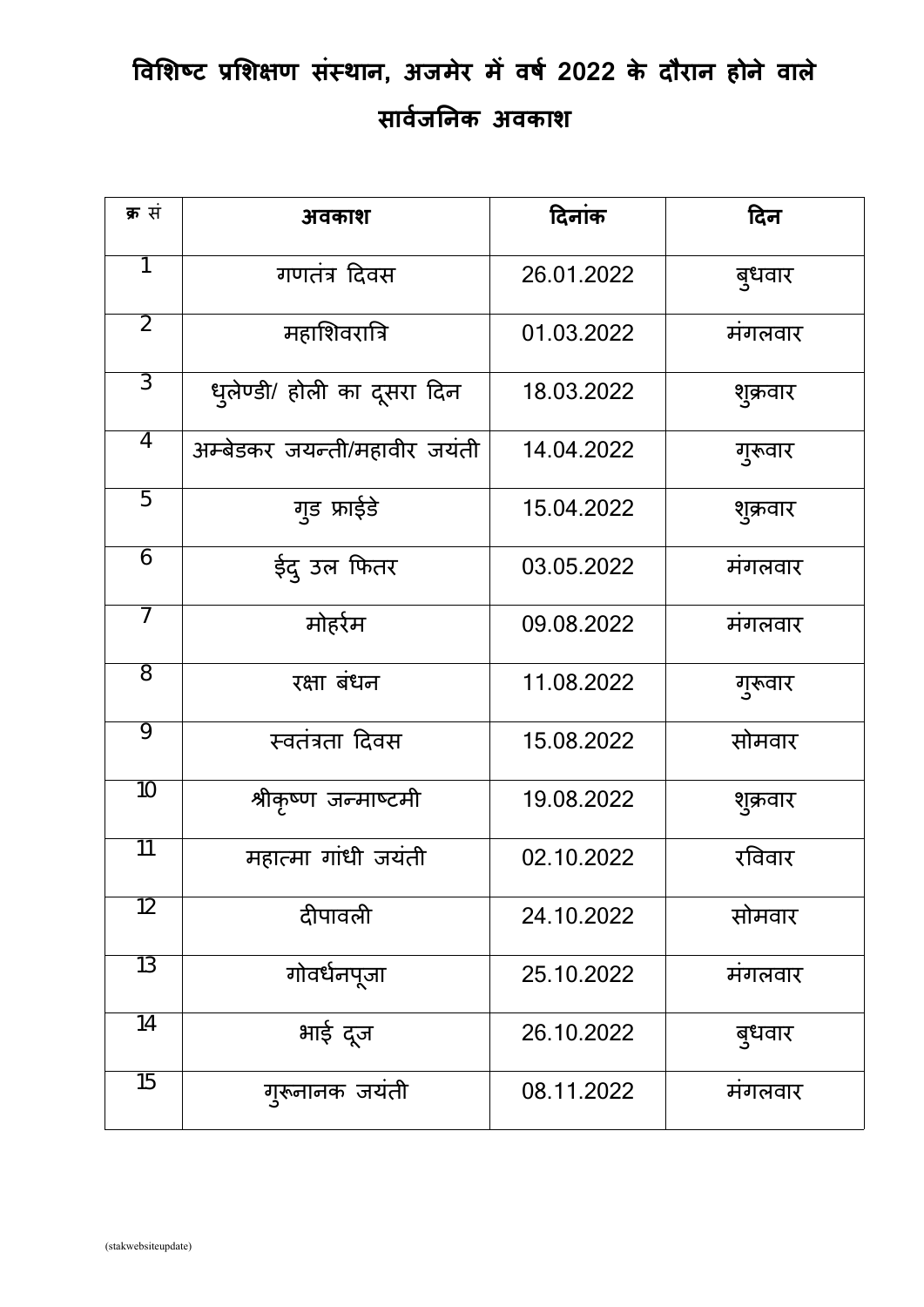#### ट्रेनिंग केपेसिटी का युटिलाईजेशन माह अप्रेल 2021 से मार्च 2022

#### S Name of the courses run during the year No | वर्ष के दौरान चलने क्रम क्रिकेट के बाद प्रकाश कर जाता है। अपने प्रकाश के बाद प्रकाश कर जाता है। अपने प्रकाश के बाद प्रकाश कर जाता  $R = \frac{R}{R}$  Name of the courses run during the year<br>
No  $\frac{R}{R}$  and  $\frac{R}{R}$  and  $\frac{R}{R}$  and  $\frac{R}{R}$  and  $\frac{R}{R}$  and  $\frac{R}{R}$  and  $\frac{R}{R}$  and  $\frac{R}{R}$  and  $\frac{R}{R}$  and  $\frac{R}{R}$  and  $\frac{R}{R}$  and  $\frac{R}{R}$  a Course Course commenced ended on on (आरंभ (पूण् होने (वासत् ववक होने की रतथि) Course | No. of Actual | No. o ended on | Training days | Trainees | Tra की रतथि) पशिकण दिवस) No. of Trainees Trainee days (प्रशिक्षुओ | (कुल ट्रेनी | की संखया) Total दिवस) (5x6)  $1 | 2 | 3 | 4 | 5 | 6 | 7 |$ **Initial Course i kj fEHd dks Z**<br>App. SEE/JEE(DR) II Session 01.03.21 1 App.SEE/JEE(DR) II Session 01.03.21 24.04.21 19 25 475 2 App.MJR(C&W/DSL) II session (C) 01.03.21 24.04.21 19 83 1577 3 App.MJR(W/s) II session (C) 08.03.21 24.04.21 19 53 1007 4 | App.MJR (C&W/DSL) II sess | 30.03.21 (Revised) Online & Offline (Apr)  $30.03.21$   $22.05.21$   $42$   $29$   $1218$ 5 App.MJR (Workshop) II sess 105.04.21 (Revised) Online & Offline 05.04.21  $\begin{array}{|c|c|c|c|c|} \hline \end{array}$  22.05.21  $\begin{array}{|c|c|c|c|c|} \hline \end{array}$  40  $\begin{array}{|c|c|c|c|} \hline \end{array}$  99  $\begin{array}{|c|c|c|c|} \hline \end{array}$  3960  $\begin{array}{|c|c|c|c|} \hline \end{array}$ 6 App.MJR (C&W/DSL) IIIsess (Revised) Online & Offline (Apr) 26.04.21 | 19.06.21 | 47 | 83 | 3901 | 7 App.MJR (C&W/DSL) III sess 24.05.21 (Revised) Online 24.05.21 | 17.07.21 | 7 | 29 | 203 | 8 App.MJR (Workshop) III sess 17.05.21 Online 17.05.21 | 19.06.21 | 24 | 53 | 1272 | 9 App.MJR (C&W/DSL) III sess 24.05.21 (Revised) Online (June) (D) 24.05.21 | 17.07.21 | 41 | 24 | 984 | 10 App.MJR (W/shop) III sess (Revised) Online (D) 14.06.21 | 17.07.21 | 30 | 103 | 3090 | 11 App MJR(CW, DL,Ws) Isession (A) 19.07.21 11.09.21 11 15 165 12 App JEE-I sess./ DR (A)  $26.07.21$   $23.10.21$   $76$  5 380 13 App MJR(Ws) IIIsession (C,D) 19.07.21 30.07.21 10 33 330 14 Retention test 19.07.21 23.07.21 5 1 5<br>15 Retention test 26.07.22 30.07.22 5 15 75 15 Retention test  $26.07.22$   $30.07.22$  5 15 75 75 16 App MJR(CW, DL,Ws) Isession (A) 19.07.21 11.09.21 (Aug21) 19.07.21  $|11.09.21|$  35  $|17|$  595  $|$ 17 Retention test  $17 \mid \text{Red}(1110) \mid 02.08.21 \mid 06.08.21 \mid 5 \mid 22 \mid 110 \mid 110 \mid 110 \mid 110 \mid 110 \mid 110 \mid 110 \mid 110 \mid 110 \mid 110 \mid 110 \mid 110 \mid 110 \mid 110 \mid 110 \mid 110 \mid 110 \mid 110 \mid 110 \mid 110 \mid 110 \mid 110 \mid 110 \mid 110 \mid 110 \mid 110 \$ 18 Retention test  $18 \mid$  Retention test  $18 \mid 07.08.21 \mid 4 \mid 21 \mid 84 \mid$ 19 App MJR(CW, DL) II session (A) 27.09.21 20.11.21 43 6 258 20 App MJR(Workshop) II session (A) 04.10.21 20.11.21 38 11 418 21 App JEE-II sess./ DR (A)  $15.11.21 \t 08.01.22 \t 46 \t 4 \t 184$ 22 App MJR(CW, DL) III session (A) 06.12.21 29.01.22 46 6 276 23 App MJR(Workshop) III session (A) 27.12.21 29.01.22 29 11 319 24 | App MJR(CW, DL,W/s) | session  $\vert$  06.12.21  $\vert$  29.01.22 (B) 06.12.21  $\big| 29.01.22 \big|$  46  $\big| 25 \big|$  1150  $\big|$ 25 App SEE/JEE - 1st session 03.01.22 02.04.22 24 0 0 0<br>26 App MJR(CW, DL) II session (B) 14.02.22 09.04.22 38 20 760 26 App MJR(CW, DL) II session (B) 14.02.22 09.04.22 38 20 760 27 App MJR(CW, DL) II session (B) 28.02.22 09.04.22 26 5 130<br>28 Final Retention Test 03.03.22 08.03.22 5 1 5 28 Final Retention Test 03.03.22 08.03.22 5 1 5 **Promotional Course** in  $\sqrt{3}$  if  $\sqrt{3}$ 1 | MJP (C&W,DSL,W/s) (Addl) 15.02.21 | 10.04.21 | 8 | 39 | 312 2 App. MJI (C&W, DSL) III sess (B) 22.03.21 29.05.21 48 4 192 3 App. MJI (Workshop)III sess (B) 08.03.21 29.05.21 48 2 96 4 App.MJI (C&W,DSL,Ws) Ist sess. Addl.  $\begin{array}{|c|c|c|c|c|c|c|c|c|}\n\hline\n12.06.21 & 60 & 51 & 3060\n\end{array}$ 5 App.MJI (C&W,DSL,Ws) IV Sess. 31.05.21<br>(Online)  $24.07.21$  47 4 188

#### **परि् ेशक पशिशि केनद् अजमेर उपरे**